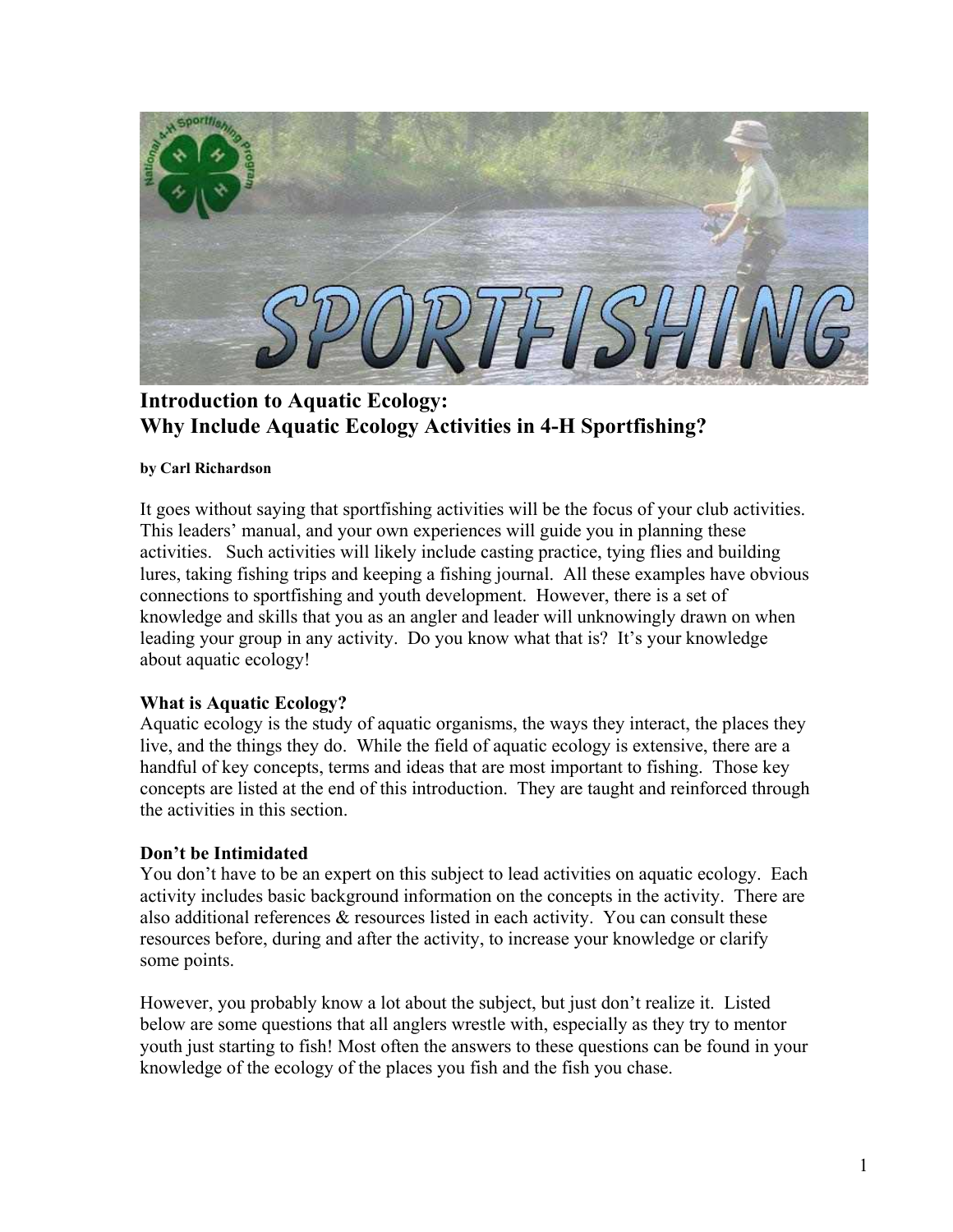# *Fishing Question: Which lure or bait do I use to catch fish?*

**Answer:** With so many choices of artificial lures and natural baits, this choice can be a difficult one. The answer may be based on experience with something that works. However, the choice can be made more easily with a little knowledge about what the fish you are after eats.

**Example:** You know that largemouth bass love to eat crayfish, so you choose a lure that imitates a crayfish.

**Aquatic Ecology Concept (s) (for definitions of these terms see the glossary at the end of this section) :** Food chains, food webs, life cycles, lake ecology

# *Fishing Question: Where should I fish to catch (insert your favorite fish here)?*

**Answer:** Selecting a place to fishBwhich lake, stream, bay or ocean, is one of the first choices we make as anglers. Most often we pick a place depending on what we want to catch, because we know it lives there. Once again, that is based on your aquatic ecology knowledge!

**Aquatic Ecology Concept (s):** habitat needs, adaptations, life cycles

**Examples:** You want to catch trout and/or salmon so you have to fish cold streams, rivers or lakes. You want to catch flounder so you fish back bays and saltwater estuaries.

*Fishing Question: Where is the best place on this (lake, stream, bay, or ocean)?* **Answer:** Once you know the fish you are chasing lives in a particular waterway, where do you start fishing? You draw on your knowledge of the specific needs and preferences of the fish you are seeking.

**Aquatic Ecology Concepts:** life cycles, habitat needs of fish and the things they eat, habitat components, seasonal movements.

# *Fishing Question: We have been fishing in this spot for more than an hour but all we catch are little ones. Why?*

Answer: The place you are fishing doesn=t have any places for big fish or the food they eat to hide. Maybe this water doesn=t have any big fish in itBjust for that reason. Or maybe all the little fish get eaten before they get big. The biggest fish (such as stripers and bluefish) are schooled togetherBso its time to find another school

**Example:** Big trout and salmon are found in the some of the biggest and deepest holes, or near lots of overhead cover like tress and roots.

**Aquatic Ecology Concept:** life cycles, habitat needs, predator prey interactions, adaptations, populations.

## *Fishing Question: The fishing on this lake was great last year, now it is terrible. What happened?*

**Answer:** Many factors influence fish populations. Maybe human activities changed the water temperature and the fish you are after prefer cold water. Perhaps weather conditions caused changes in the spawning season, or low survival of young. **Aquatic Ecology Concept:** habitat needs, limiting factors, watersheds.

# **Need More Convincing?**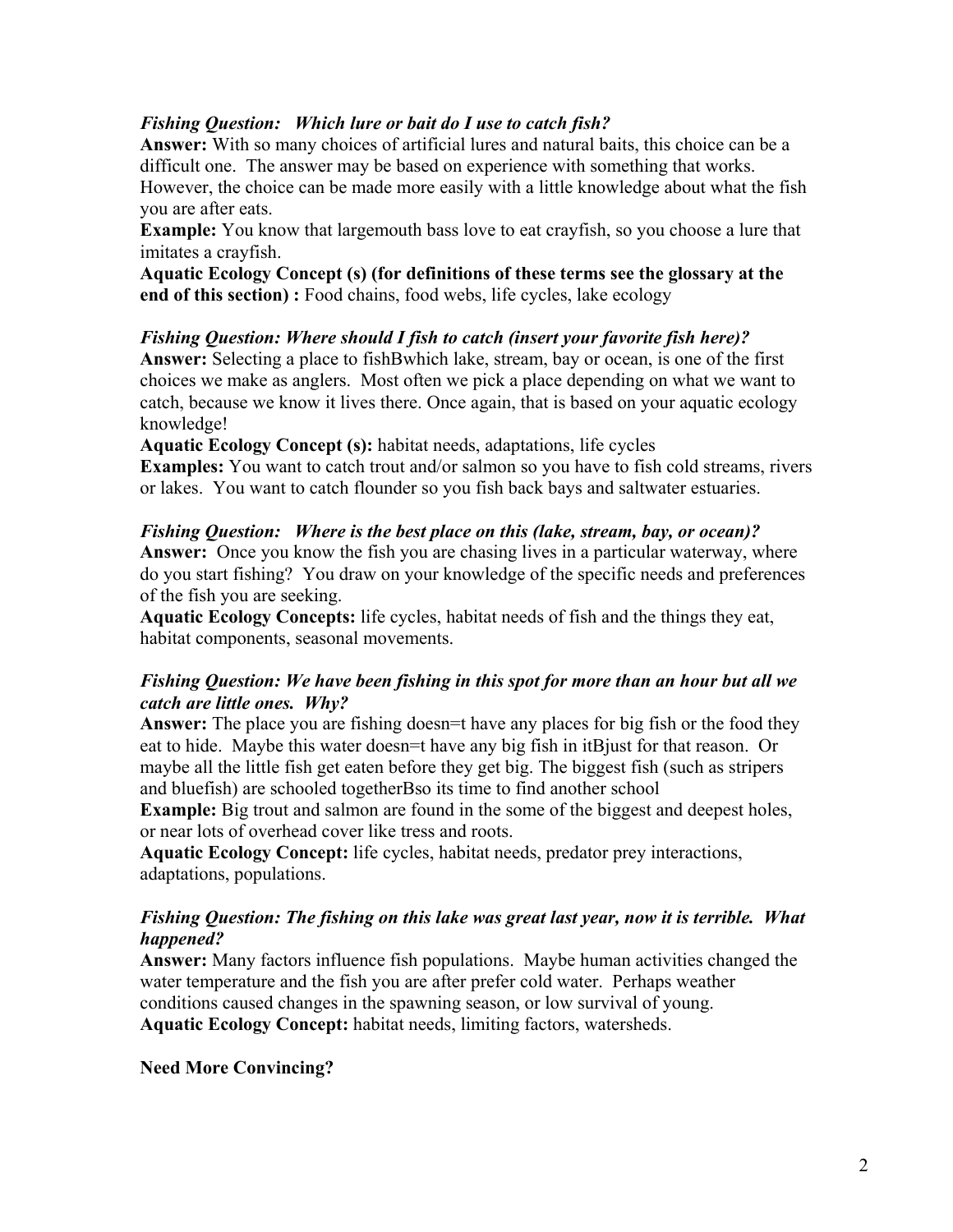As you can see from the examples, whether you realize it or not, aquatic ecology is an important tool in your tackle box. Understanding about fish, the places they live and the things they eat is just as important as learning to cast or tie knots. Check around, the anglers that enjoy fishing the most are just as knowledgeable about their fish as they are about their gear and tackle! Do you want your youth to enjoy fishing and make it a life long sport? Then teach them some basic aquatic ecology concepts by using the activities in this section!

### **Stewardship of Aquatic Resources**

Another important reason to include activities which build on aquatic ecology knowledge is to ensure the future of fishing. One of the examples mentions a fishing spot that was impacted by human activity. Are there any things your youth do in their every day lives that also impact they places they fish? Could your 4-H youth do anything to improve and protect the places they fish? Youth come up with the answers to these questions in some of the activities you will lead them through. When we change our actions in an attempt to protect (or improve) our environment, its called stewardship. Stewardship of our aquatic resources is critical to the future of fishing.

### **Aquatic Ecology is a Fishing Skill, so Teach it That Way!**

As a leader, will you tie on every hook or lure? No way, you will lead members through activities where they can learn to tie their own knots! When you teach them knots will you only talk to them and explain how to tie knots? No, each person will likely practice (and practice), teach others and do other hands-on activities to learn how to tie knots. You will need to teach aquatic ecology in the same mannerBthrough hands-on activities. The activities in this section use real field/outdoor experiences, models, games, demonstrations and simulations to teach and reinforce important aquatic ecology concepts and ideas. Each activity includes a glossary, important background information for you and youth and step by step instructions for each hands-on activity. Rarely will you be in front of your club just talking to them about these important conceptsBat least if you want them to learn best you won=t be! While this would be the easiest way for you, its certainly not the best way. After all, we know that 4-H is all about providing youth an opportunity to learn by doing! When they learn they grow. When they grow, they become better prepared to deal with the world in which they live.

That is exactly why this section of the handbook was prepared. You will find lesson plans for hands-on activities designed to teach specific concepts. These activities or those they were adapted from have been used by educators around the country to teach those same concepts. These lessons are designed to help you create good learning opportunities for your youth. You don=t need to be an expert in fisheries or education to create these situationsBjust use this section as your guide.

### **How This Section is Organized**

This section of the manual is divided up into three parts:

- I. All About Fish
- II. Fish the Places They Live.
- III. People and Fish